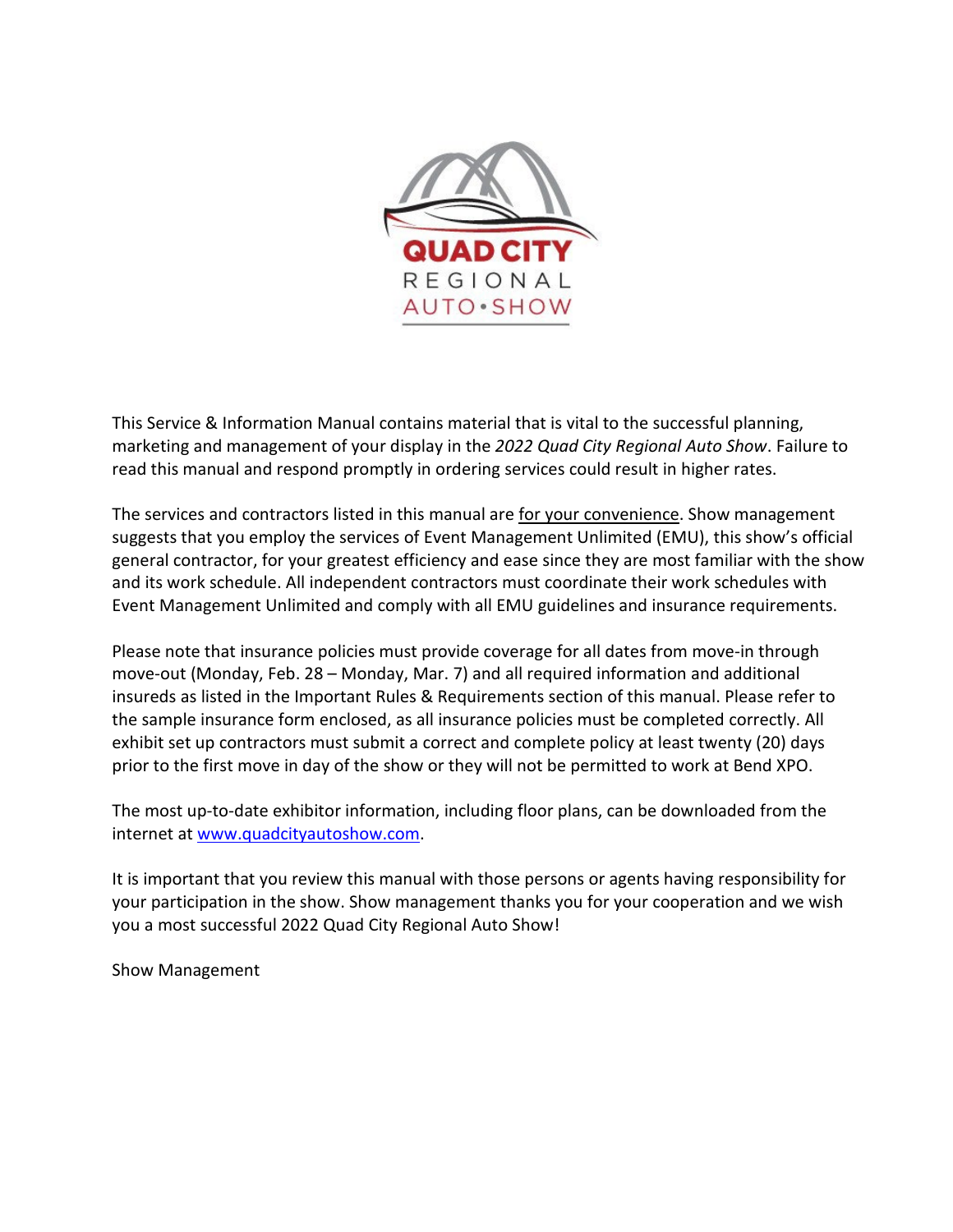# *Exhibitor Action Item Checklist 2022 Quad City Regional Auto Show*

| <b>Action Items</b>                                                                             | <b>Deadline Date</b> | <b>Completed</b> |
|-------------------------------------------------------------------------------------------------|----------------------|------------------|
| Mail liability insurance policy to show management                                              | Feb 8                |                  |
| Mail display blueprints + electrical placements<br>to show management & the RiverCenter         | Feb 8                |                  |
| Submit order(s) to Event Management Unltd.<br>(labor, freight handling, furniture, signs, etc.) | Feb 18               |                  |
| Submit orders to RiverCenter<br>(electrical, telephone/internet)                                | January 31           |                  |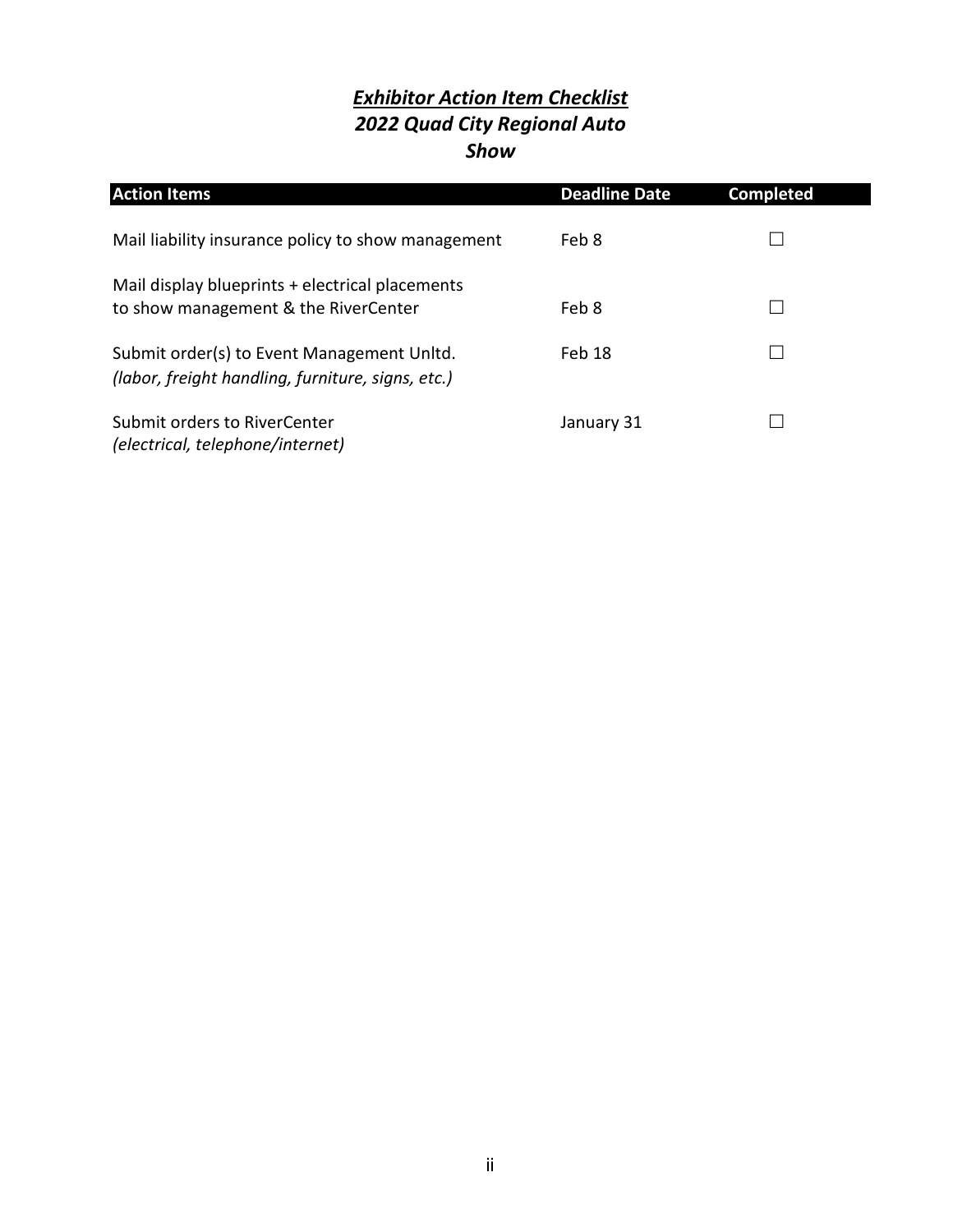#### *AUTO SHOW COORDINATOR*

*AD Strategies 101 Bay St, Suite 201 Easton MD 21601 Office 410 822-2450 x16 Fax 888-456-2450 Alastair Gracie - alastairg@adstrategies.com*

#### *DECORATOR: FURNISHINGS, FREIGHT HANDLING, LABOR, & FORK LIFT SERVICES*

*Event Management Unlimited . Patrick Frese, President 4343 16th St. #130 Moline, Illinois 61265 Office 309-912-6711 Fax 309-797-3160*

#### *ELECTRICAL & TELEPHONE & SHOW BUILDING*

*Bend XPO 922 Mississippi Parkway East Moline,Ill 61244 (309)751- 4280 Fax [info@bendexpo.com](mailto:info@bendexpo.com)*

#### *FLORIST*

*Colman Florist & Greenhouses, Inc 1623 2nd Ave. Rock Island, Illinois 61201 309-786-4433 800-827-1385 colman@colmanflorist.com*

#### *FREIGHT HANDLING*

*(freight inquires only) Event Management Unlimited 4343 16th St. #130 Moline, IL, IL 61265 309-912-6711*

#### *ACCOMODATIONS*

*Hyatt Place 111Bend Blvd East Moline, IL 61244 Hyatt House 111 Bend Blvd EastMoline ,IL61244 (309) 278-47983*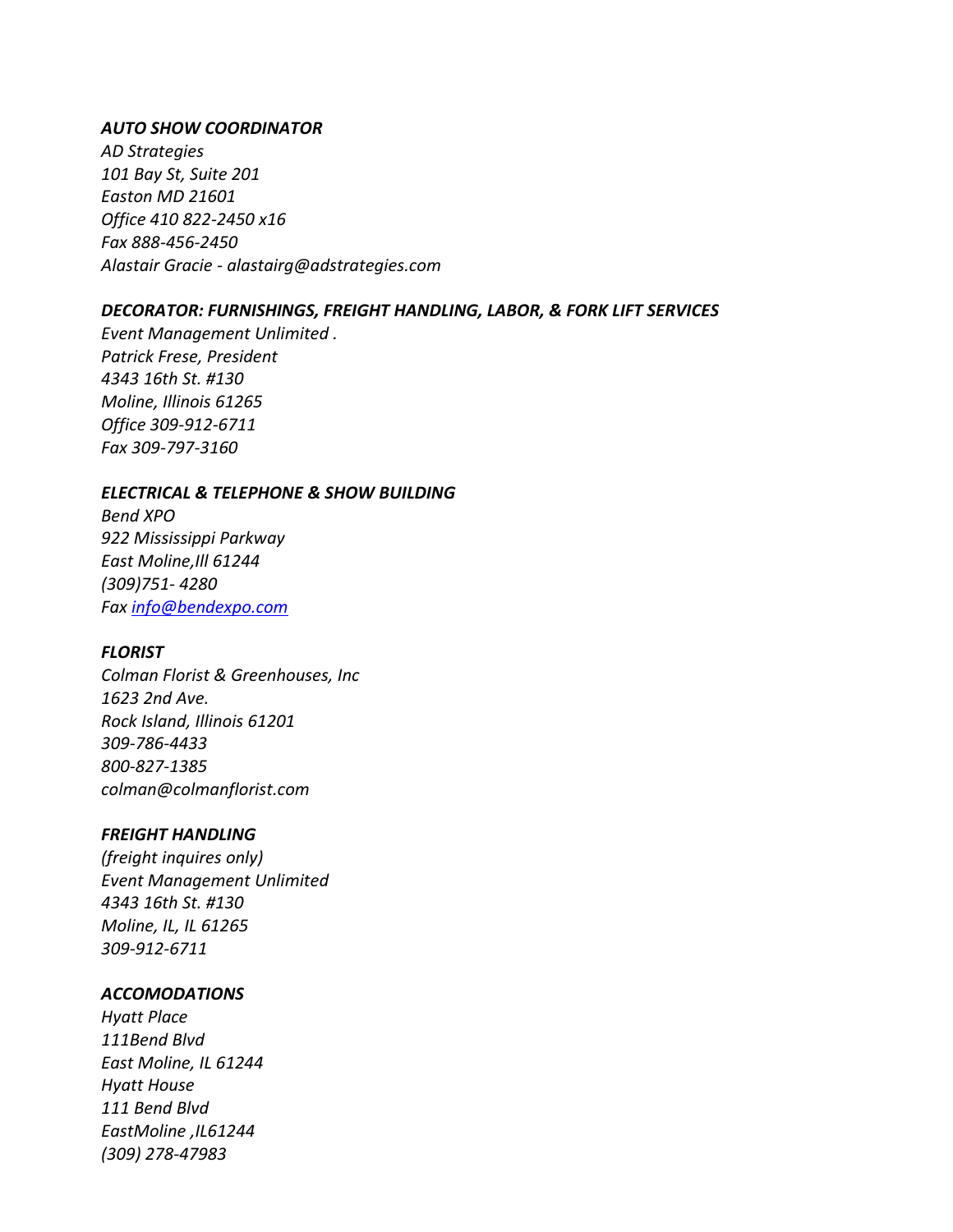# *General Show Information*

### **Show Dates & Hours**

Friday, February 12 through Sunday, February 14, 2020

**Show Facility**

**BEND XPO** 922 Mississippi Parkway, East Moline, IL 61244 [\(309\) 751-4280](https://www.google.com/search?client=firefox-b-1-d&q=bend+xpo)

## **Show Office Hours & Phone Number**

The auto show office will be located on the west side of the building to the right of the show entrance.

#### **Auto Show Office Hours**

## **VIP Preview & Scholarship Presentation**

Thursday, March, 3 2022, 5:30 p.m. to 8:00 p.m. in the Great Hall.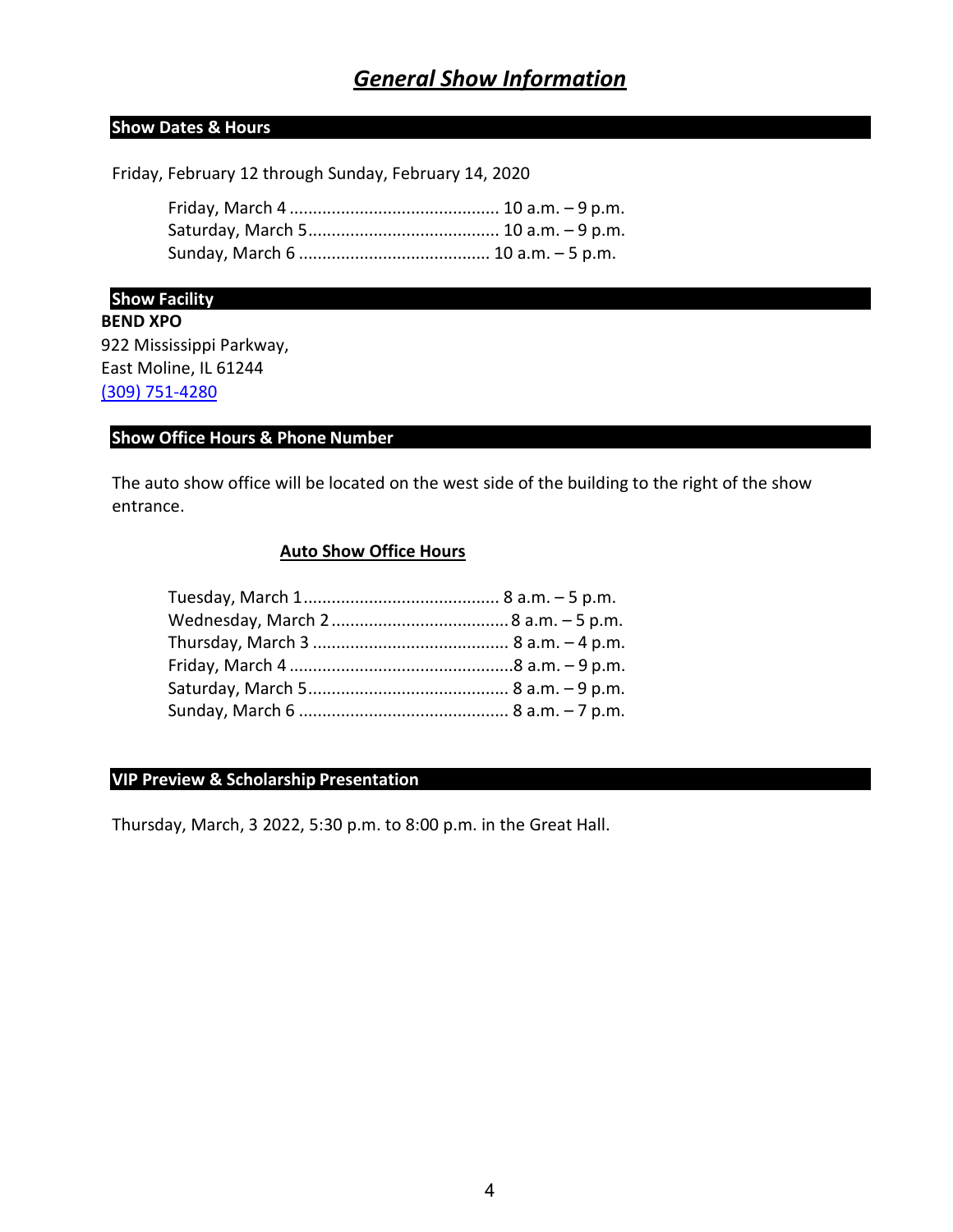## **Electric, Carpeting & Decorations**

Monday, February 8 is reserved for installation of electric and carpeting. No freight or display shipments will be accepted or unloaded until Tuesday, March 1.

### **Freight & Factory Displays**

Unloading will take place on Tuesday, March 1. Please see the schedule below for your target date and time. Trucks will not be permitted to enter the unloading area until their scheduled time. All freight and/or factory displays must be unloaded by 2 p.m. The loading docks will close promptly at 4 p.m. No unloading will take place on Wednesday, February 10.

Labor should be ordered for Tuesday, March 1 beginning at least three (3) hours after the start of your freight target time. All crates must be emptied on Wednesday, February 10 by 10 a.m., so the general contractor can remove them.

**All labor must be coordinated through Event Management Unlimited.** All exhibit areas must be ready by 8 a.m. on Wednesday, March 2 in order to receive and place show vehicles.

**The display supervisor should be on-site at the start of your freight target time in order to direct crate placement. Tuesday, March 1**

| , acsaay, ividi cii ± |  |
|-----------------------|--|
| 8 a.m.                |  |
| exus                  |  |
| Exotics               |  |
| Cadillac/Volvo/Subaru |  |
| Audi/MB               |  |
| VW                    |  |
| Chevrolet             |  |
| Toyota                |  |
| <b>Stellantis</b>     |  |

**Tuesday, March 1**

| 10 a.m.                     |
|-----------------------------|
| $\overline{\mathrm{F}}$ ord |
| KIA                         |
| Honda                       |
| Hynudai                     |
| <b>GMC</b>                  |
| <b>BUICK</b>                |
| Nissan                      |
| Mazda                       |
|                             |

**NOTE:** *Overtime penalties may apply to any exhibitor(s) signing in after their designated unloading time.*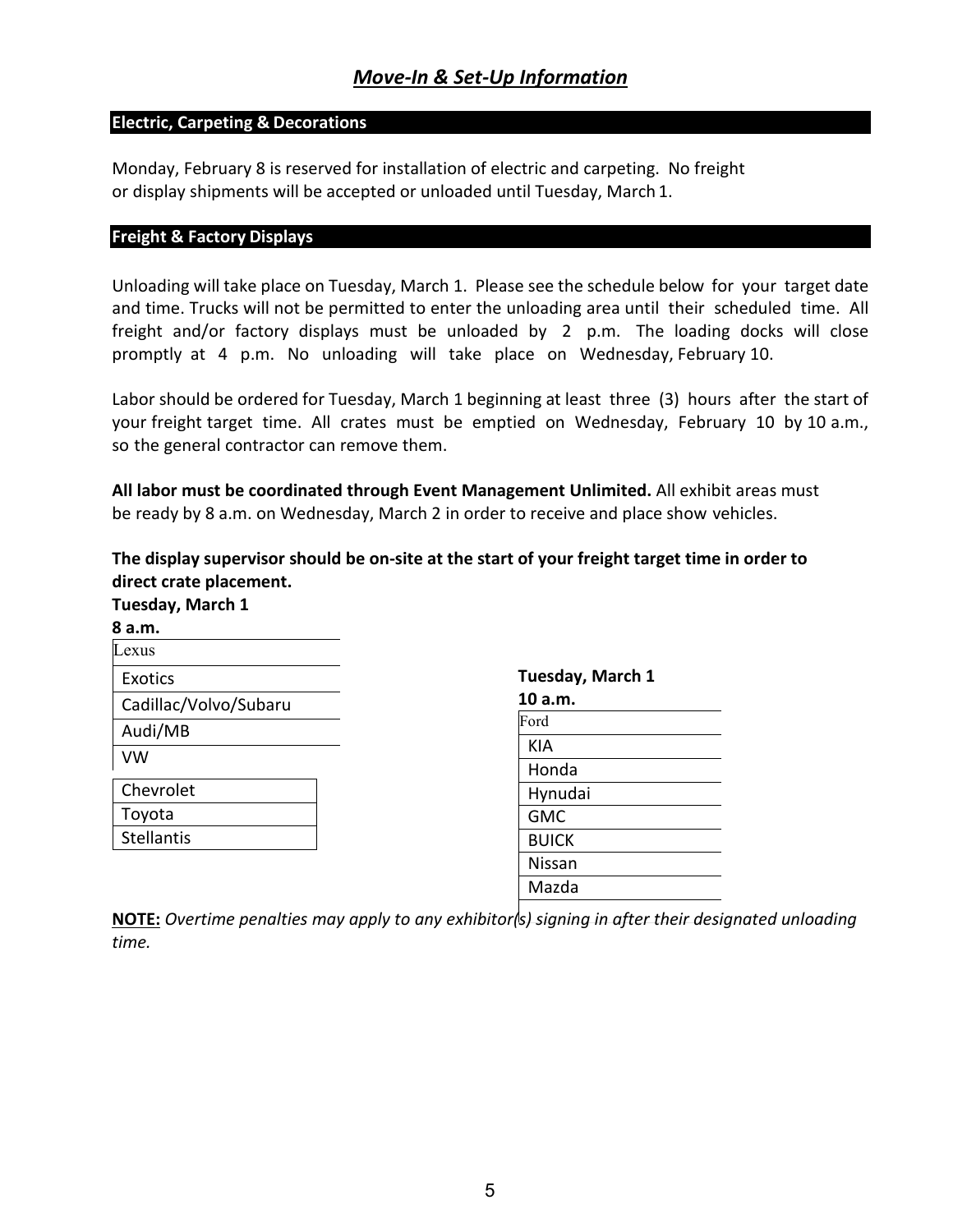#### **Vehicle Move-In**

Please adhere to your scheduled vehicle move-in time.

#### **Wednesday, March 2**

| 10 a.m.               |  |
|-----------------------|--|
| Lexus                 |  |
| Exotics               |  |
| Cadillac/Volvo/Subaru |  |
| Audi/MB               |  |
| VW                    |  |
| Chevrolet             |  |
| Toyota                |  |
| <b>Stellantis</b>     |  |

| 1 p.m.        |  |
|---------------|--|
| Ford          |  |
| KIA           |  |
| Honda         |  |
| Hynudai       |  |
| <b>GMC</b>    |  |
| <b>BUICK</b>  |  |
| <b>Nissan</b> |  |
| Mazda         |  |
|               |  |

**All show vehicles must be on the floor by 5 pm on Wednesday March 2. ALL displays must be completely set & operational by 3 p.m. on Thursday, March 3.**

- **The Fire Marshal requires a three-foot (3') gap between each & every vehicle for handicap access & fire egress.**
- Under no circumstances should the visqueen that was installed to protect carpet be removed until all vehicles are placed and detailed. Exhibitors or your porter service company will be responsible for any stains that are made by tire treads or dressings.
- Once the vehicles have been placed and detailed, exhibitors may remove the plastic and place it in the public aisle for the general contractor to pick up.

**NO INDIVIDUAL DEALER SIGNAGE IS ALLOWED ON ANY VEHICLE DURING THE SHOW. THIS INCLUDES TRUNK TAGS, TRUNK STICKERS, PLATE HOLDERS, LISCENSE PLATE OR ANY OTHER PROMOTIONAL IDENTIFICATION. ALL INCENTIVES, REBATES OR OTHER PROMOTIONAL PRICING TIED TO THE AUTO SHOW MUST BE SUPPORTED NATIONALLY OR REGIONALLY, AND CANNOT BE PROMOTED BY AN INDIVIDUAL DEALER.**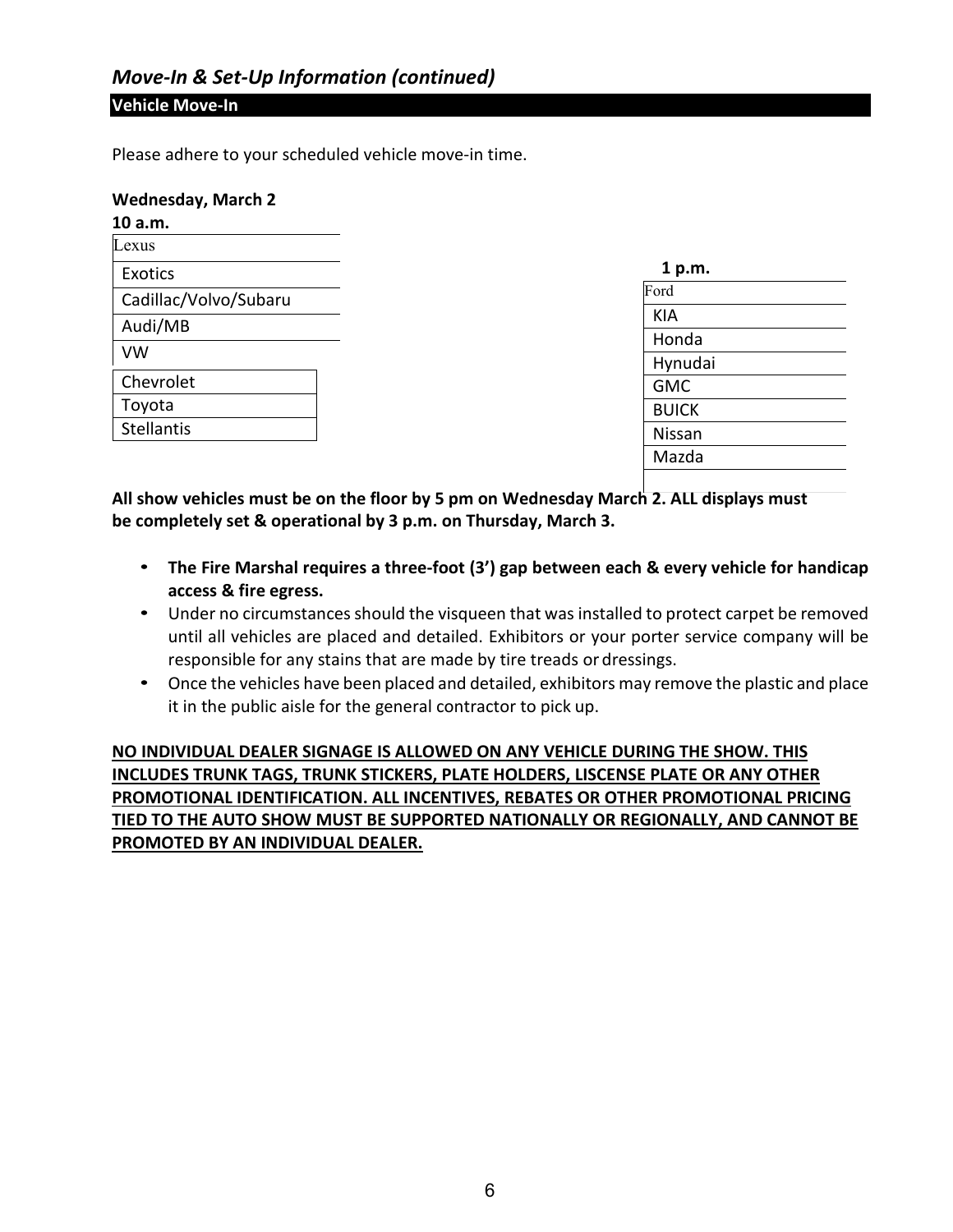# *Move-Out Information*

## **Move-Out & Building Access Hours**

Vehicle move-out will take place on Sunday, March 6 from 5:30 p.m. until 7 p.m.

Exhibitors may begin re-attaching the battery cables at 5 p.m., but may not start engines nor begin vehicle move out until the announcement has been made to do so.

#### **All vehicles must be removed from the exhibit hall on Sunday evening, March 6 by 7 p.m.**

All crates will be returned to each display area beginning at 7 p.m. on Sunday, March 6.

Exhibit and display move-out will resume on Monday, February 15 at 8 a.m. All exhibits must be crated by 3 p.m. **ALL exhibits & display materials must be cleared from the facility by 5 p.m. on Monday, February 15.**

#### **Literature Removal**

Literature removal after the show is the responsibility of the individual exhibitor. Removal of literature that is left behind will be invoiced to the exhibitor at prevailing rates. We recommend that remaining literature be placed in vehicle trunks and returned to the participating dealerships for use in their showrooms.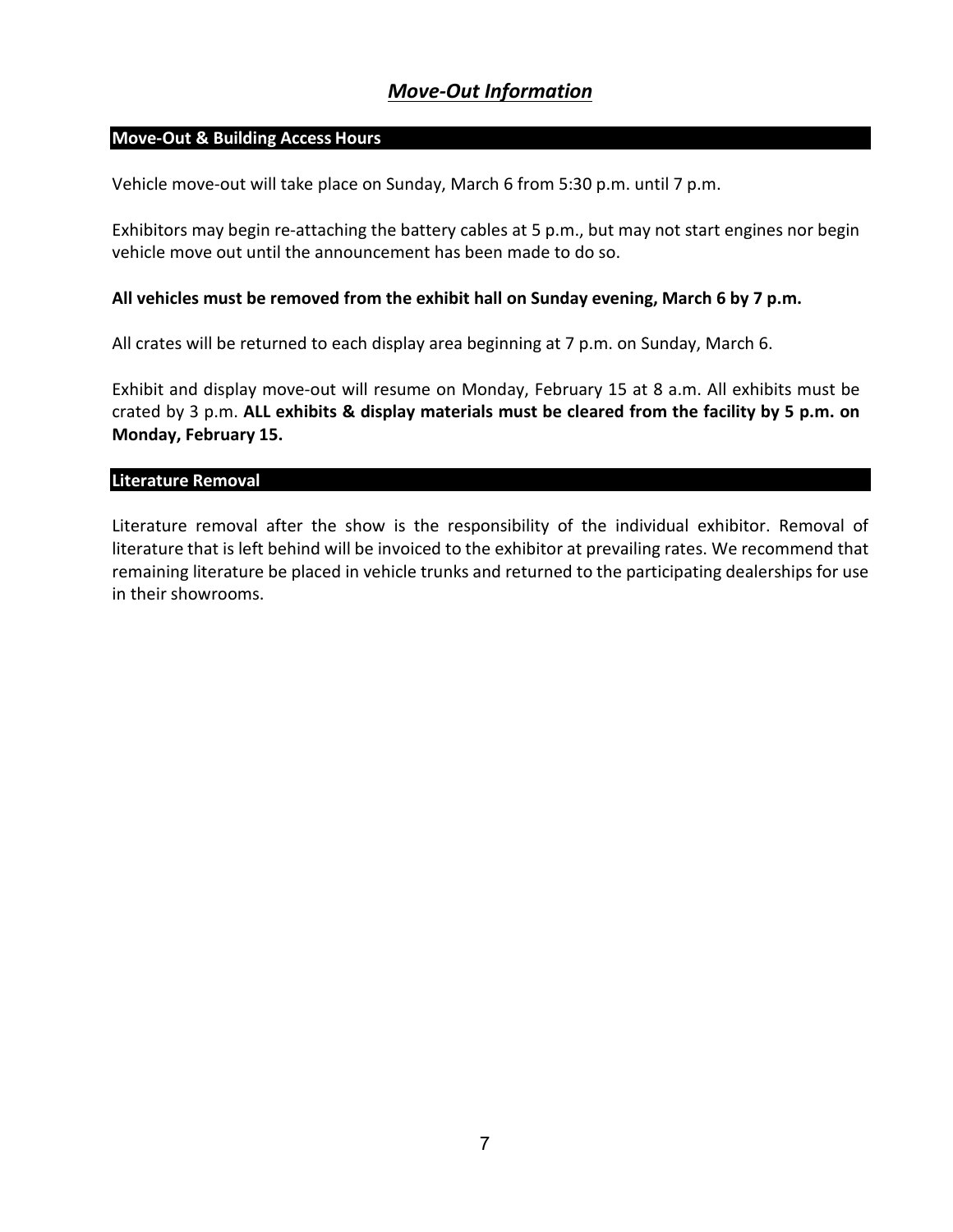# *Ticketing & Exhibitor Access/Admittance Information*

#### **Admission Prices**

| Adults (13 and over)--------------\$10.00           |        |
|-----------------------------------------------------|--------|
| Seniors (62 & over) ------------------------ \$5.00 |        |
|                                                     | \$5.00 |
| Children (6 and under)                              | - FREE |

#### **Exhibitors Entrance Procedure**

**No passes, badges or exhibitor identification will be mailed in advance of the show. A plastic nameplate bearing your company/dealer logo and employee name will suffice for entry to the show floor each day. If you or your employees do not have nameplates, then a show badge can be picked up in the Show Office beginning Thursday, March 3.**

**NOTE:** *No one under the age of 16 years old will be permitted to enter with an exhibitor pass. In accordance with our insurance policy, no children under the age of 16 are permitted in the center during set up or tear down.*

All personnel working within your exhibit area should wear suitable business attire. **Exhibitors not dressed accordingly will not be admitted into the show.**

#### **Vehicle Clean-Up Personnel**

In order to retain our first-class show appearance and also remain within the guidelines set for us by the Association Committee, all clean up personnel must dress appropriately to enter the show. An acceptable professional appearance would include the following: coveralls, company golf shirts or tshirts, and clean blue jeans or slacks. A uniform appearance for all employees representing your company is preferred. Ripped shirts, printed t-shirts, dirty jeans, jeans with holes, and dirty sneakers are not acceptable show attire.

All porter service/temporary employees and display clean up personnel will be required to obtain a show badge to gain entrance to the show.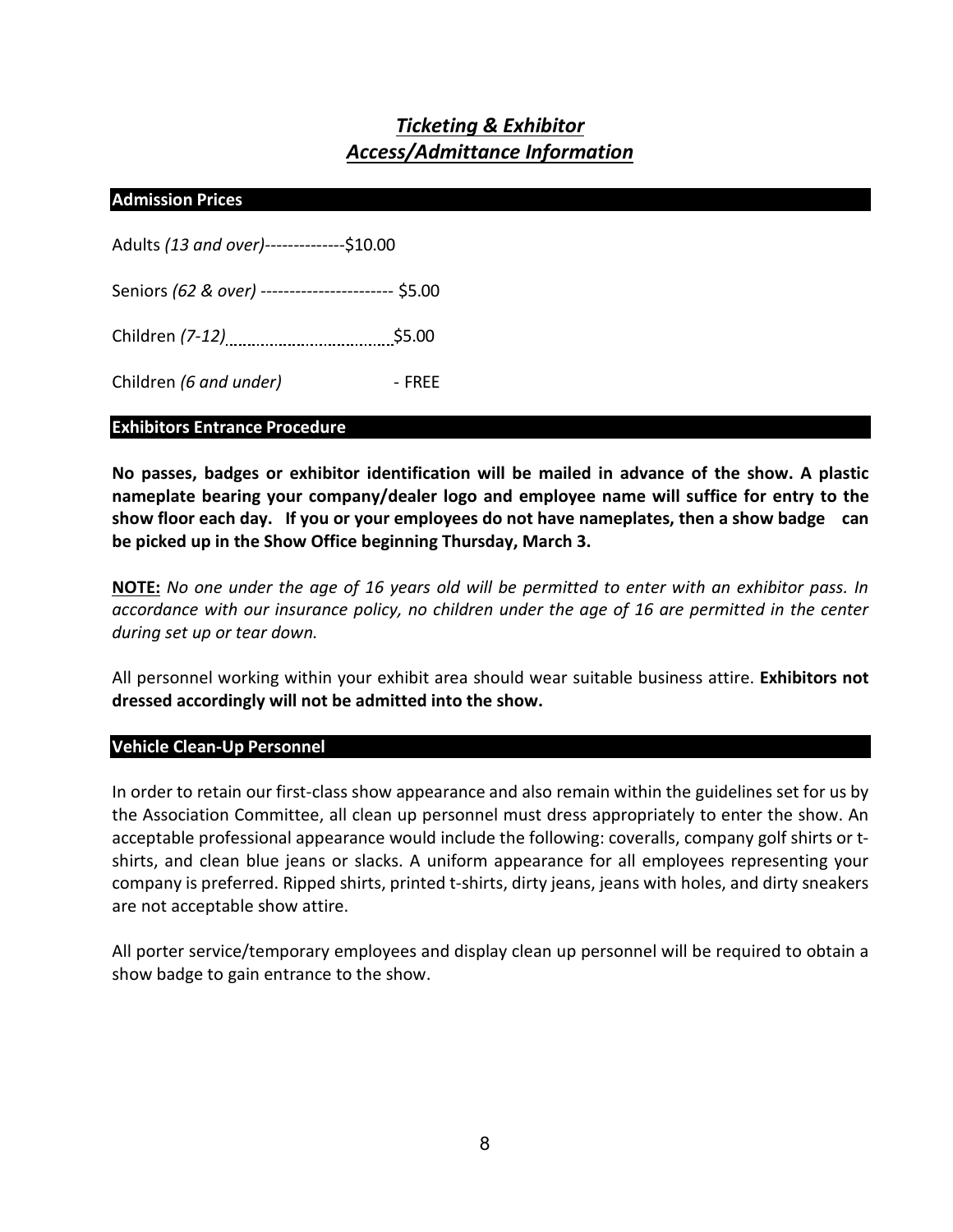# *Important Rules & Requirements*

#### **Aisles for Emergency Purposes**

The Fire Department requires that we maintain six foot (6') fire exit lanes through the exhibits

#### **Fire Regulations**

Exhibitors must comply with all federal, state, and local fire codes which apply to places of public assembly, in particular, Chapters 5, 8, and 31 of the Life Safety Code. All curtains, buntings, draping, etc., of any kind must be flameproof. Special care should be taken not to block or obstruct any fire hose or fire extinguisher cabinets, fire pull boxes, or entrances and exits within The RiverCenter.

#### **Alcoholic Beverages & Food Items**

Alcoholic beverages and/or outside food may not be brought into Bend XPO.

#### **Vehicle Sales**

No vehicle sales may be contracted at the show. Vehicles may not have dealer stickers. Only factory Monroney stickers are permitted. No discussions may take place with show visitors regarding prices of vehicles. There are absolutely no exceptions to this rule. **The auto show is for exhibition only.**

#### **Vehicle Requirements**

Under no circumstances can display vehicles be placed in front of any fire exits or public entrance doors. Special attention should be given to keeping public doors free of obstruction by any show vehicles or displays. The same holds true for the construction of staging, walls, turntables, signs, etc. **A three-foot (3') gap between each & every vehicle is required by the Fire Marshal for handicap access & fire lane.**

**Battery Cable -** All show vehicles must have battery cables disconnected and taped using UL approved plastic electrical tape.

**Gas Tank Level -** The gas level cannot exceed 1/4 tank. All vehicles will be checked as they enter the exhibit hall to make sure that the gas level requirement is correct. If the gas level exceeds 1/4 tank, the vehicle will not be permitted to enter the building.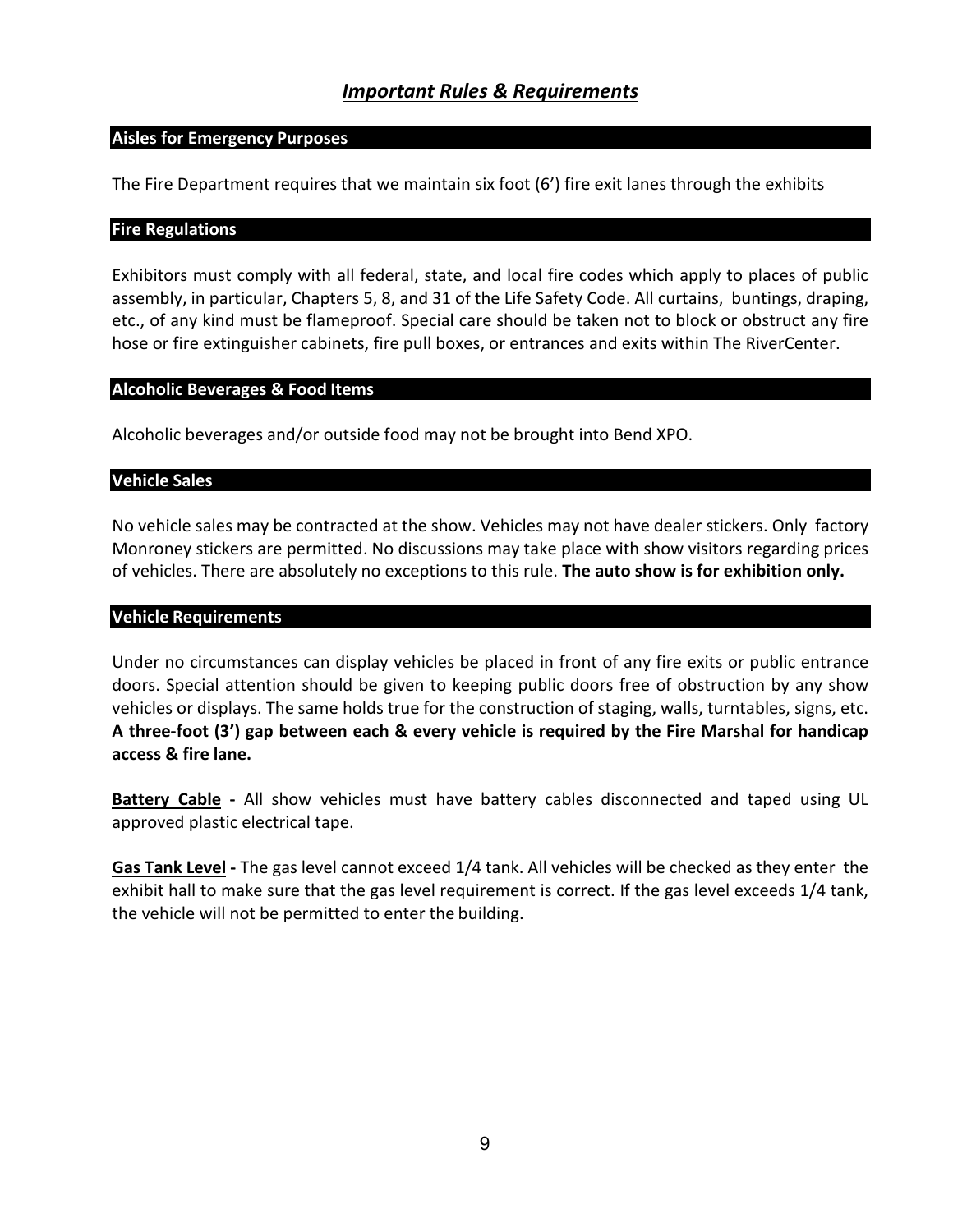# *Important Rules & Requirements (continued)*

### **Vehicle Requirements(cont.)**

**Gas Cap Requirements -** If the gas cap door can be opened from outside your vehicle, the vehicle must have a locking gas cap. If the gas cap door must be unlocked from inside your car, then a locking gas cap is not necessary but the standard inside gas cap must be taped around cap edge to prevent gas vapor leaks.

**AC/DC Converters -** Cars using AC/DC converters must have the security system fuse disconnected to prevent the public from setting off vehicle alarms.

**NOTE:** *A Fire Marshal will be on duty throughout all public hours of the entire show and will be doing constant checks to see the above regulations are enforced.*

# **NO INDIVIDUAL DEALER SIGNAGE IS ALLOWED ON ANY VEHICLE DURING THE SHOW. THIS INCLUDES TRUNK TAGS, TRUNK STICKERS, PLATE HOLDERS, LISCENSE PLATE OR ANY OTHER PROMOTIONAL IDENTIFICATION. ALL INCENTIVES, REBATES OR OTHER PROMOTIONAL PRICING TIED TO THE AUTO SHOW MUST BE SUPPORTED NATIONALLY OR REGIONALLY, AND CANNOT BE PROMOTED BY AN INDIVIDUAL DEALER.**

**Vehicle Access & Cleaning -** All show vehicles, except factory display models must be unlocked during public show hours. All vehicles must be waxed or wiped daily.

The Auto Show Committee and/or Show Management will inspect each display area to see that this service is provided, with the cleaning charges being sent to the exhibitor whose vehicles have been neglected.

#### **Exhibit Blueprints**

All vehicle exhibitors participating in the 2022 Quad City Regional Auto Show must provide a to-scale electrical blueprint of their display to Show Management and Bend XPO, by February 1. These blueprints will be used by the center to place electric and telecom lines prior to carpet installation. **Please be sure to include telecom placement, electrical needs, and the height of your display properties on your blueprints.** Blueprints can be sent in DWG or PDF format.

## **Signs & Banners**

Any hanging signs must be framed and pre-approved by show management. Truss lighting is permitted. EVENT MANAGEMENT UNLIMITED has jurisdiction on all installation/dismantlework.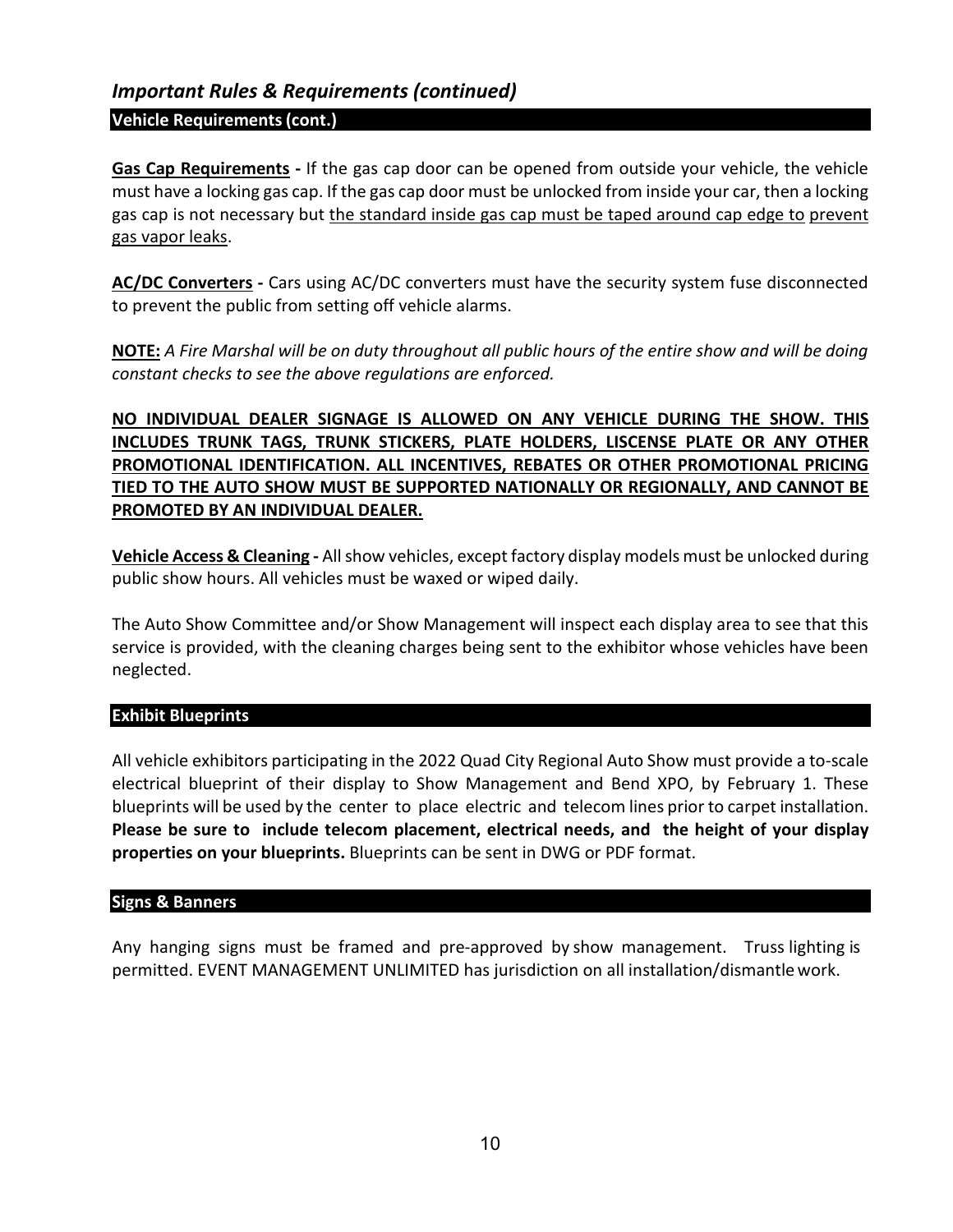# *Important Rules & Requirements (continued)*

#### **Signs & Banners**

All signs must be professionally manufactured and have a finished surface on all edges and sides. Plastic letters, shoe polish and homemade signs may not be used on any vehicles or in any area of your display or booth. Decorations, signs, banners, etc., may not be taped, tacked, stapled or otherwise fastened to ceilings, walls, doors, painted surfaces or columns.

Signs cannot block the view of other exhibitors. In the case of a complaint, the decision on whether a sign remains or must be relocated will be made by the Auto Show Committee.

#### **Display Placement**

The maximum permissible height for displays is twenty-four feet (24'), except where noted on the floor plan.

Placement of exhibits cannot interfere, block or extend into other exhibits. An exhibitor could be asked to change the location or configuration of their exhibit or vehicle placement should they interfere with the rights of other exhibitors.

All exhibits must be free standing as no supporting wires from the ceiling or walls will be permitted.

#### **Exhibitor Presentation Restrictions**

An exhibitor cannot sell or distribute literature from any area other than the space rented by the exhibitor. Sales presentations, distribution of literature, and public surveys are strictly forbidden from being conducted in public aisles, other exhibit spaces, or any other public areas of the RiverCenter.

All public address systems must be kept to a volume that is not disruptive to your neighboring exhibitors.

Under no circumstances are helium balloons or adhesive-back decals to be given away or permitted to be used in the exhibit halls. Any cost incurred by the RiverCenter, from the use or removal of these items will be charged to the exhibitor.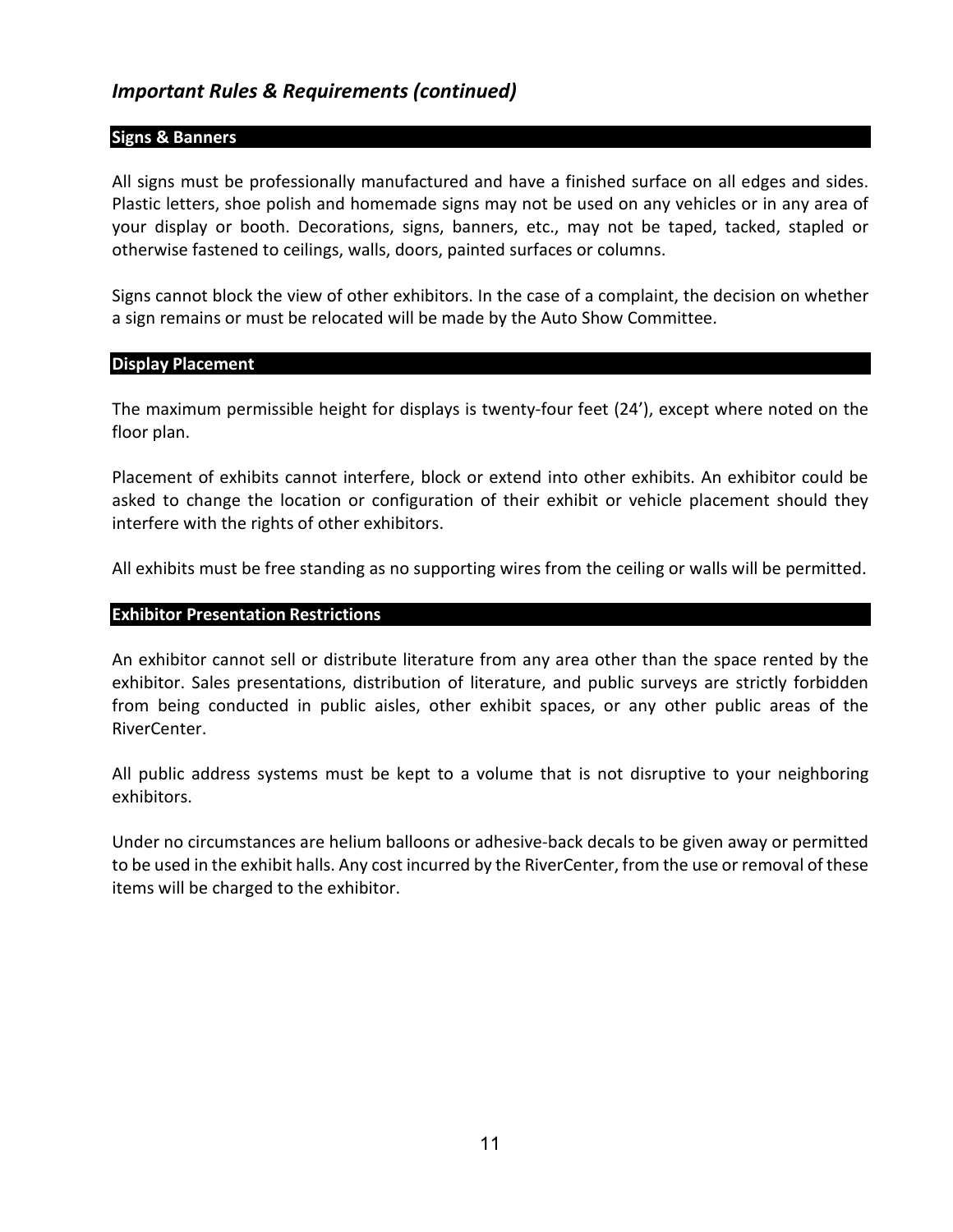# *Important Rules & Requirements (continued)*

#### **Liability**

Each exhibitor is entirely responsible for the space allotted him through his contract. Each exhibitor agrees to reimburse The RiverCenter, for any damage to the floor, ceilings or walls within his contracted area.

Bend XPO, The Quad City Regional Auto Show, Event Management Unlimited, Adstrategies, Inc. and Nissi Marketing assume no liability or responsibility for any loss or theft. Therefore, it is the exhibitor's responsibility to provide their own security and/or insurance coverage for vehicles, exhibits, and materials.

#### **Insurance Requirements**

All exhibitors, exhibit houses, porter service companies, and outside service companies providing any equipment or services to the 2022 Quad City Regional Auto Show or its exhibitors must secure a broadform comprehensive general liability insurance policy.

All exhibit houses must include all clients on the certificate of insurance to insure proper coverage during the show.

The exhibitor shall procure, at its sole cost and expense, and shall maintain in force at all times during the term of the auto show contract (including move-in and move-out), policies of insurance as herein below set forth, written by an insurer having a Best's rating of at least "A" and shall deliver to show management evidence of such policies as set forth herein.

These policies shall be endorsed in a form acceptable to show management to include a provision that the policy will not be cancelled, materially changed, or not renewed without at least thirty (30) days prior written notice to show management, by certified mail, return receipt requested, and state or be endorsed to provide that the coverage afforded under the policies shall apply on a primary and not on an excess or contributing basis with any policies which may be available to show management. Policies written on a "claims-made" basis are not acceptable. At least two weeks prior to the expiration of the policies, evidence of renewal or replacement policies of insurance, with terms and limits no less favorable as the expiring policies, shall be delivered to show management. Deductibles of self-insured retention above \$25,000 will require approval from show management.

1. A Commercial General Liability insurance policy (I.S.O. Form CG 00 01 or equivalent approved by show management) in the Exhibitor's name with Adstrategies, Inc. Nissi Marketing Bend XPO, City of East Moline, Venuworks, RCPA Tenant Mgr., LLC, their parents, subsidiaries, affiliates, directors, officers, employees, insurers, and agents named as additional insured (I.S.O. Form CG 20 10 or equivalent approved by show management) with limits of liability in the amounts of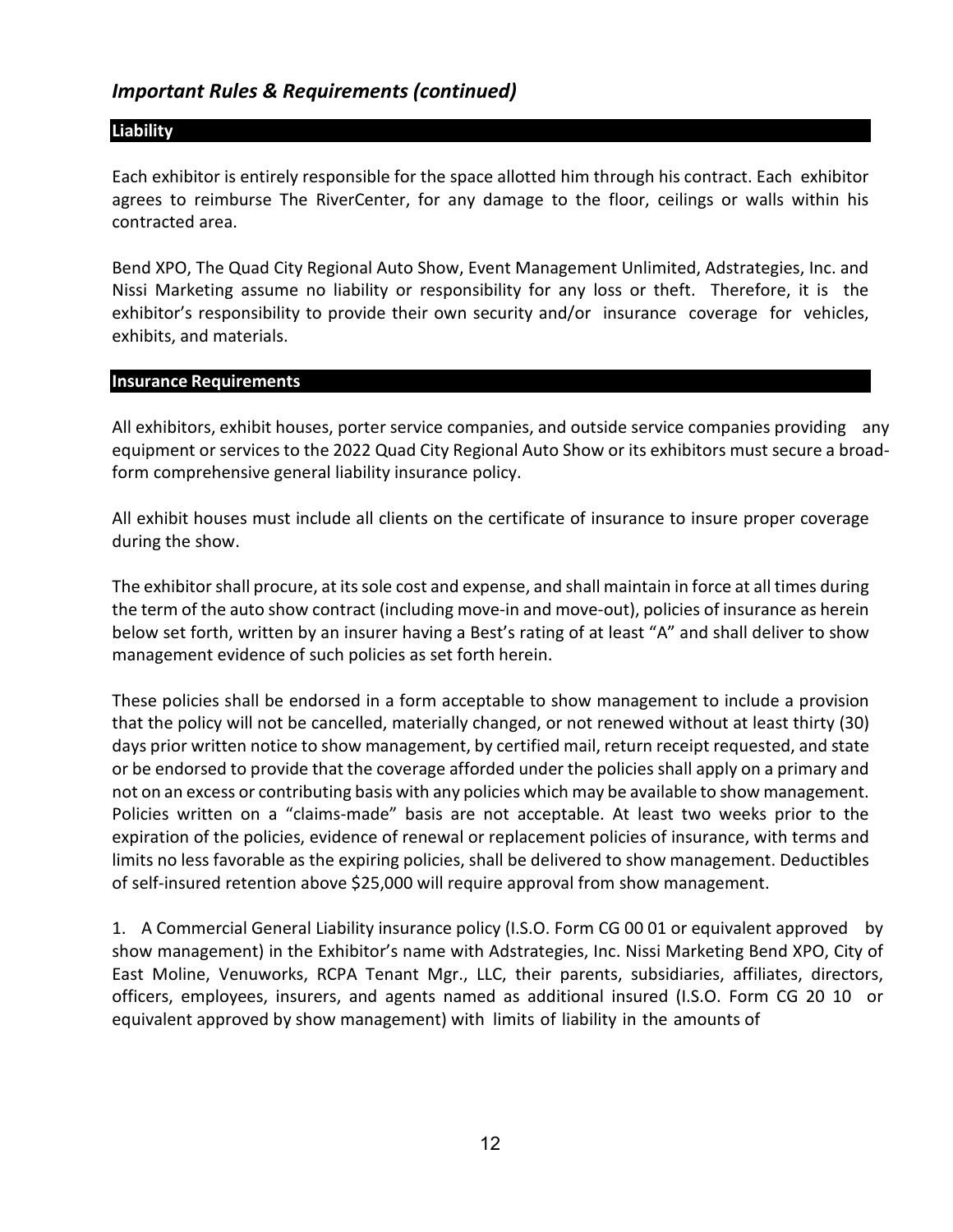\$2,000,000 Occurrence/\$2,000,000 Aggregate on a combined single limit basis for injuries to persons (including death), contractual liability and damage to property.

2. Automobile and Truck Liability Insurance Policy in the Exhibitor's name with the with Adstrategies, Inc. Nissi Marketing Bend XPO, City of East Moline, Venuworks, RCPA Tenant Mgr., LLC, their parents, subsidiaries, affiliates, directors, officers, employees, insurers, and agents and Nissi Marketing named as additional insured with limits of liability in the amount of\$2,000,000 each occurrence, on a combined single limit basis for claims for bodily injuries (including death) to persons and for damage to property arising out of the ownership, maintenance or use of any owned, hired or non-owned motor vehicle.

3. Worker's Compensation Insurance (including Employer's Liability Insurance) with limits of \$1,000,000/\$1,000,000/\$1,000,000.

4. Any additional insurance policies necessary to obtain required permits or otherwise comply with applicable law ordinances or regulations regarding the performance of your contract.

Exhibitor shall provide to show management a Certificate of Insurance as evidence of such aforementioned policies; however, if requested by show management, the Exhibitor shall deliver to show management within 10 days of the request, a copy of such policies, certified by the insurance carrier as being true and complete. The Certificate of Insurance must (1) indicate the I.S.O. Form used by the carrier, (2) be signed by an authorized representative of the insurance carrier, (3) disclose any deductible, self-insured retention, aggregate limit or any exclusions to the policy that materially change the coverage, (4) **indicate that Bend XPO, City of East Moline, Adstrategies, Inc. Venuworks, RCPA Tenant Mgr, LLC, their parents, subsidiaries, affiliates, directors, officers, employees, insurers, and agents; and Nissi Marketing are additional insured on all policies (except Worker's Compensation)**, (5) reference the auto show name and location on the face of the Certificate and (6) expressly reference the inclusion of all required endorsements. If requested by show management, the Exhibitor must furnish within thirty (30) days of a request, proof that the person signing the Certificate is authorized by the insurance carrier.

If, at any time during the period of this Contract, insurance as required is not in effect, or proof thereof is not provided to show management, show management shall have the options to: (1) direct the Exhibitor to suspend work with no additional cost or extension of time due on account thereof, (2) obtain the required insurance at Exhibitor's expense providing show management with coverage immediately, or (3) treat such failure as an event of default.

**The Contractor shall immediately file with show management a notice of any occurrence likely to result in a claim against show management. All policies must provide coverage from the first movein date, Feb 28 to the last move-out date, March 7.** All insurance policies must be completed correctly. All exhibitors must submit a correct & complete policy at least thirty (30) days prior to the first move in day of the show or they may not be permitted to participate in the show.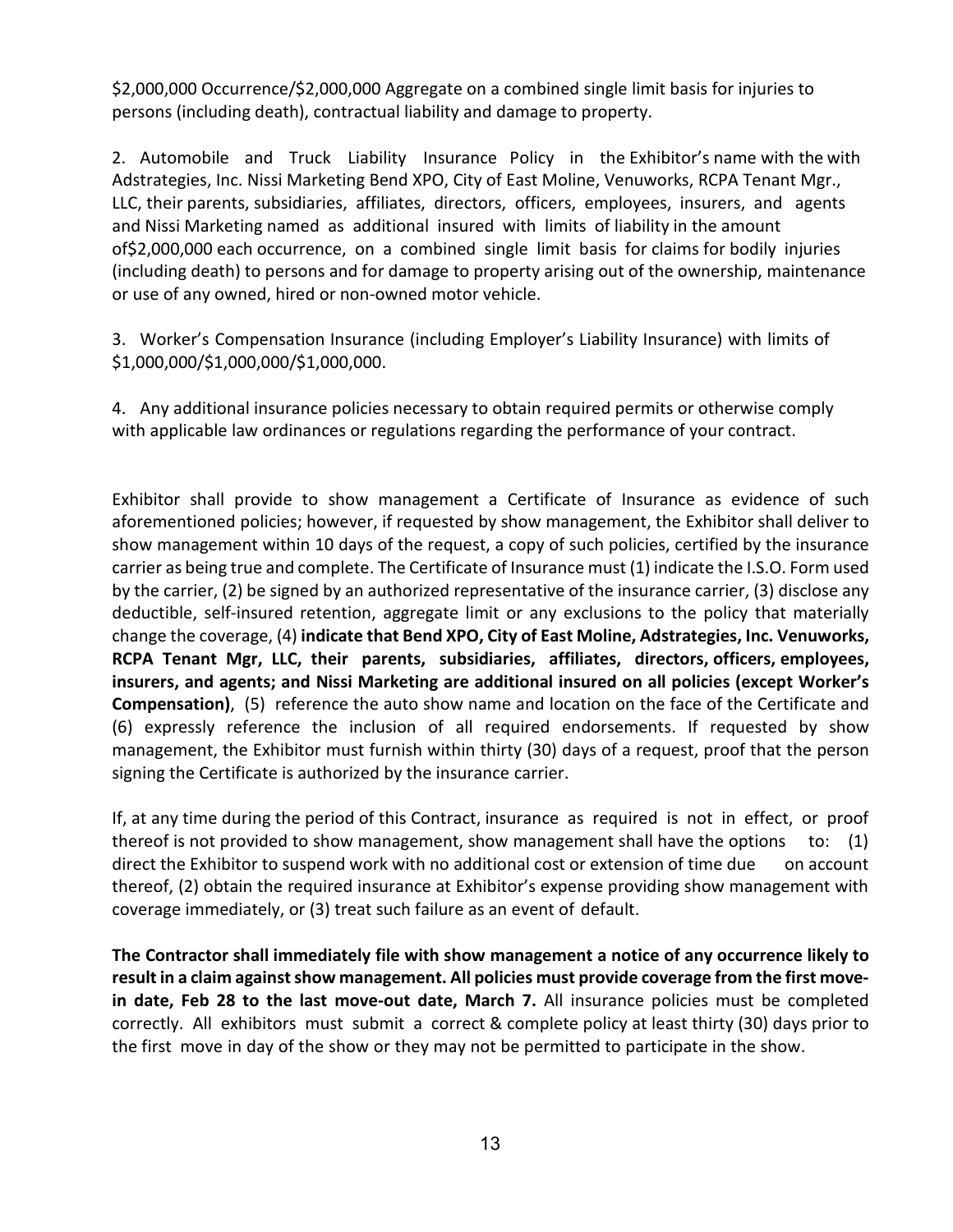*This Certificate of Insurance must be received by Show Management, no later than January 31.*

**Please email certificates of insurance to Alastairg@adstrategies.com**

*NOTE: This deadline will be strictly enforced. Access to the building may be denied to those suppliers that have not provided a policy to Show Management.*

# *Show Services Information*

# **Exhibitor Services Provided in Vehicle Space Rental Charge**

The following items and services are included in the space rental charge:

- 16-oz wall-to-wall exhibit carpet (salt & pepper/"tuxedo")
- 4-mm plastic installed to protect your carpet prior to show opening
- Daily vacuum service for all exhibit carpet, turntables and platforms
- Daily emptying of all exhibit area waste containers

Each exhibitor is responsible for payment of charges for drayage, labor, and the rental of tables, chairs, desks, waste cans or any other item used within their display. Cleaning of displays and vehicles is the responsibility of the exhibitor.

#### **Security**

Show management will provide 24-hour guard service on the show floor, Tuesday, March 1 at 8 a.m. through Monday, March 7 at 5 p.m. This service is for the overall safety and security of the show and its participants. If your display contains something of particular value, it is recommended that you secure it overnight.

**NOTE:** *The Quad City Regional Auto Show, Adstrategies, Inc. and Nissi Marketing cannot be held responsible for the theft of items missing from exhibitor areas*

# *Show Advertising & Publicity*

# **Advertising**

Extensive print, radio, television and outside advertising will be used to target the entire Quad City market. Advertising will begin approx. two weeks prior to the opening of the show and continue through the close of the show.

We have contacted all major local radio, television and newspaper representatives to seek their support and coverage of this year's exciting event.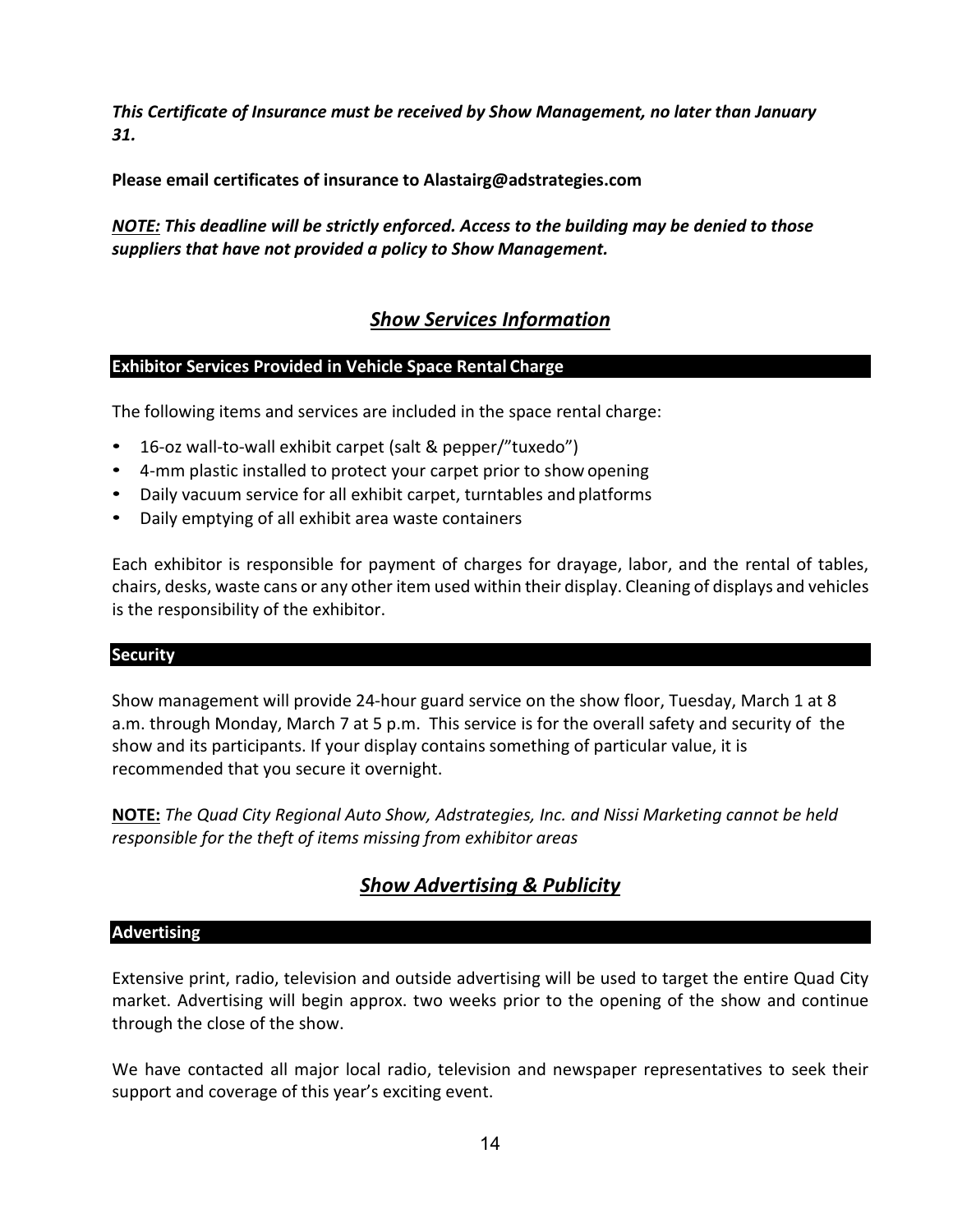#### **Exhibitor Support**

All dealerships, factories, and dealer advertising groups are asked to proudly support the *2022 Quad City Regional Auto Show* by advertising your participation in the show. Your usual radio, television, and print ads may be supplemented with a voice-over or drop-in auto show mention. (Example: "See the New 2022 <INSERT YOUR MFR> models at the *Quad City Regional Auto Show*, March 4 through March 6"). The Association greatly appreciates any show advertising you are able to incorporate into your regular advertising schedules.

Are you planning to bring a special display, concept car, pre-production model or unique feature to the show? Please notify Nissi Marketing, Inc., at (563) 388-6744 by January 31 to ensure that it is included in the overall show publicity.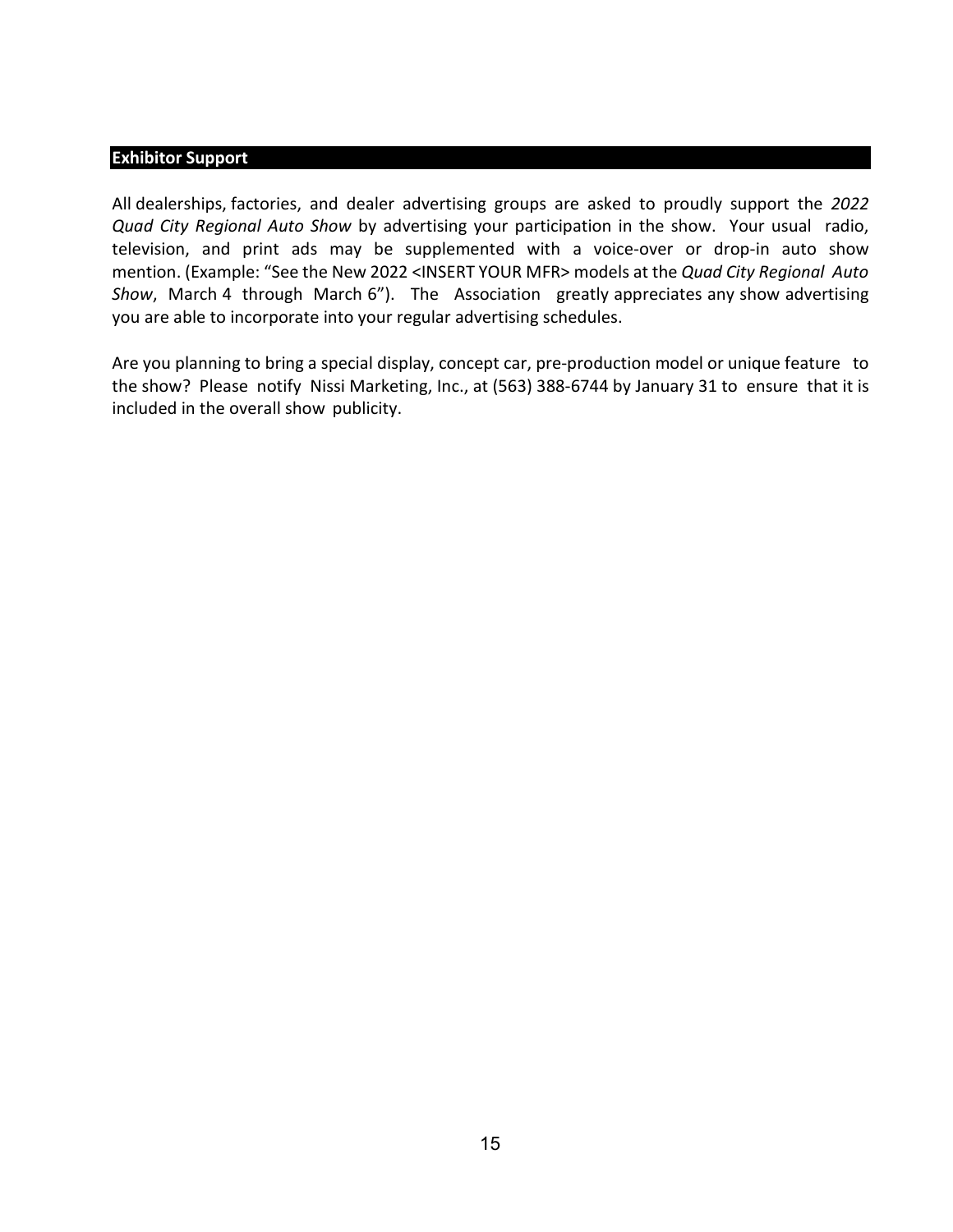#### **Official General Contractor Information**

Services for the *2022 Quad City Regional Auto Show* will be provided by:

#### **EVENT MANAGEMENT UNLIMITED**

| <b>CONTACT:</b> | <b>Exhibitor Services</b>         |
|-----------------|-----------------------------------|
| <b>PHONE:</b>   | (309) 797-3900                    |
| <b>FAX:</b>     | (309) 797-3160                    |
| <b>ADDRESS:</b> | <b>Event Management Unlimited</b> |
|                 | 1715 5th Ave.                     |
|                 | Moline, IL 61265                  |

Event Management Unlimited will have staff on site beginning at 8 a.m. on Tuesday, march 1 and continuing through Monday, March 7.

#### **SHIPMENTS:**

All shipments must be prepaid and are to be addressed as follows:

**ADVANCE SHIPPING ONLY:** (may arrive Feb 21 – Feb 25)

(Name of Manufacturer) *2022 Quad City Regional Auto Show* Roederer Transfer 513 Fillmore Street Davenport, IA 52802

**Shipments that are scheduled to arrive at the center can only be accepted beginning at 8 a.m. on Tuesday, March 1.** Freight deliveries prior to this date will not be accepted by the center. Shipments to the show site should be labeled as follows:

| <b>CONVENTION CENTER ONLY:</b>     | (Name of Manufacturer)       |
|------------------------------------|------------------------------|
| (to arrive on Tuesday, February 9) | 2022 Quad City Regional Auto |
|                                    | <b>Show Event Management</b> |
|                                    | Unlimited                    |
|                                    | Bend XPO                     |
|                                    | 922 Mississippi Parkway.     |

ssissippi Parkway, East Moline, IL 61244